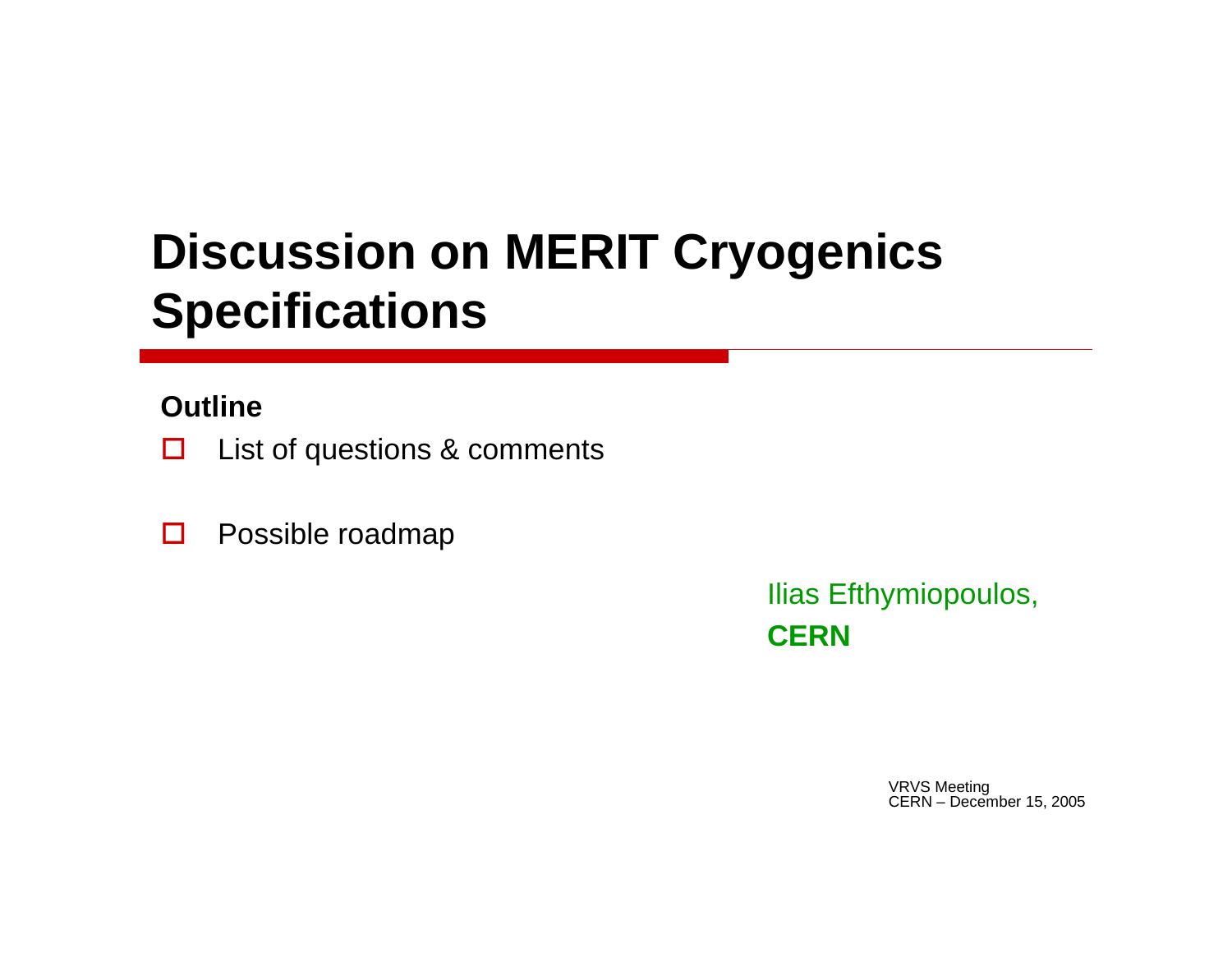# **3. FLOW SCHEME, FUNCTIONALITY**

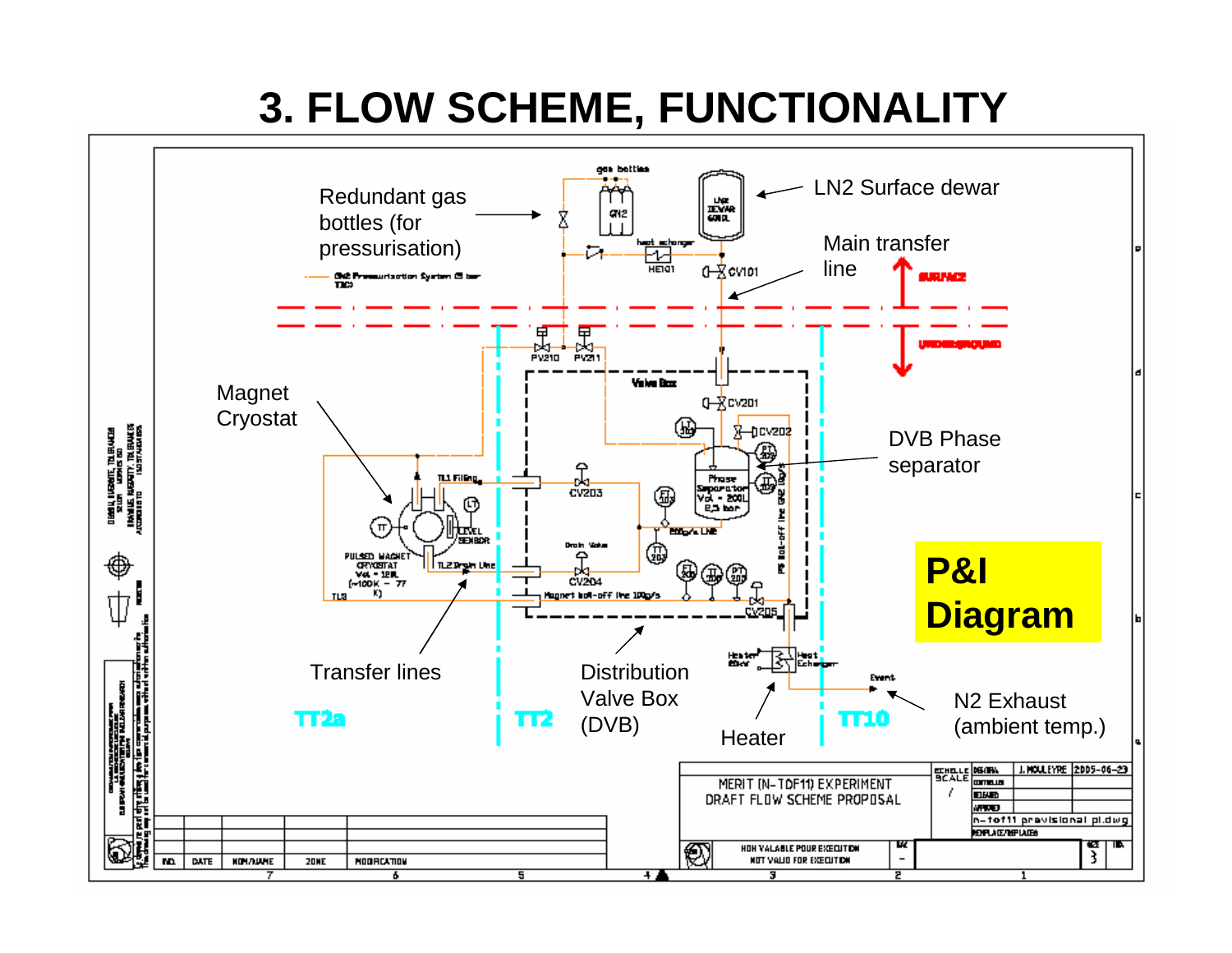### **Filling of the magnet Filling of the magnet**

- $\Box$  Fill the cryostat from the bottom rather than the top.
	- a a s *If required by the magnet design, it should be like this.*
- $\Box$  The "He/LN2 port" will be used instead to support a room-temperature pressure relief valve for the N2 volume of the magnet
- $\Box$ The valve CV203 not in use and could be omitted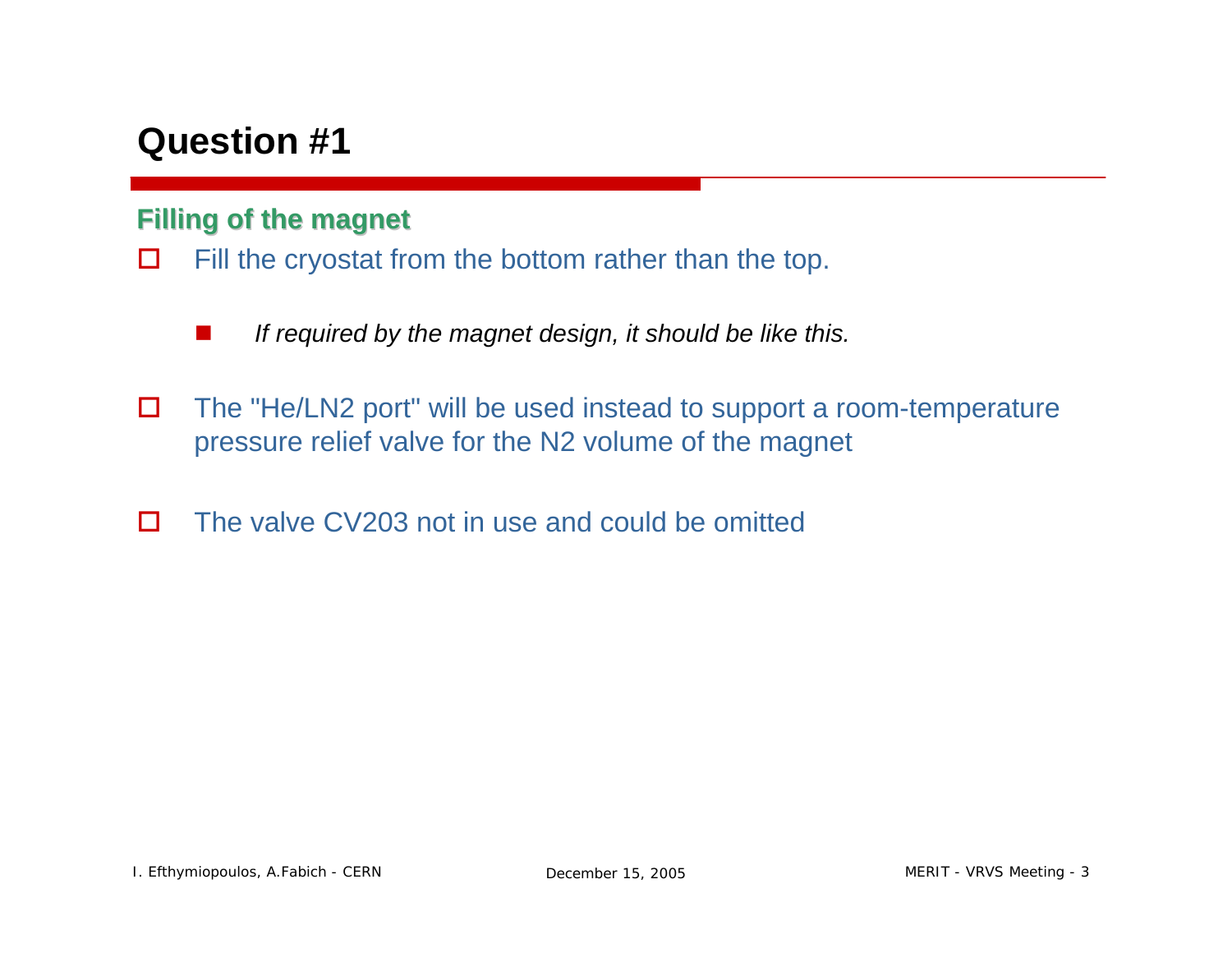#### **Filling rate of the magnet Filling rate of the magnet**

- $\Box$  The flow capability of the line between the phase separator and the drain port of the magnet to be increased from 200 g/s to 300 g/s.
	- **In** To assure the 100 g/s boil off rate  $\rightarrow$  20min cycle
	- **I** As a consequence the size of CV204 should be modified accordingly
	- **I**  *The design of CV204 can handle 200 g/s which is a large quantity per time unit*
	- **I** *Increasing flow specifications results in a cost increase*
	- **START**  *May risk to bypass the 100g/s boil off rate in which case we must close CV204 further* Æ *Can big valves control small flows?*
	- $\overline{\phantom{a}}$  Can the magnet drains support that increase and what would be the corresponding pressure rise?
	- $\overline{\phantom{a}}$  How important is to stick to 20min cycle? If it becomes 40min what we would really loose?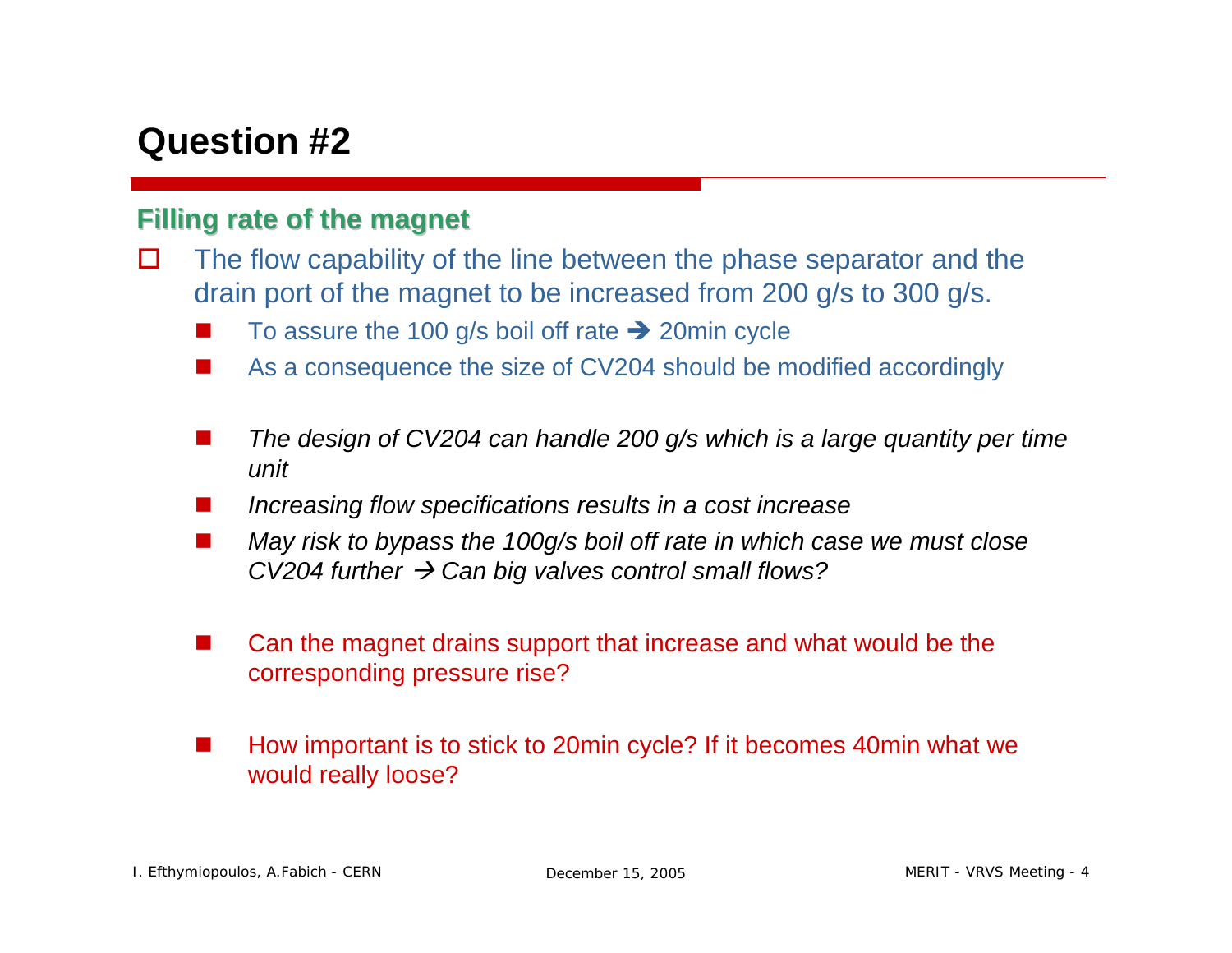#### **Safety aspects Safety aspects**

- $\Box$  Complete the design and indicate the pressure relieve valves and other safety items.
	- **The Contract of the Contract of the Contract of the Contract of the Contract of the Contract of the Contract o** Where will the released N2 gas go?
	- **The Contract of the Contract of the Contract of the Contract of the Contract of the Contract of the Contract o** Is there any risk to have activated gas spread into the tunnel?
	- **START** As a consequence the size of CV204 should be modified accordingly
	- **START**  *It is mandatory and the design should show it that all the gas releases go to TT10 tunnel.*
	- T. **■** A collector will be installed somewhere  $\rightarrow$  should be shown in some design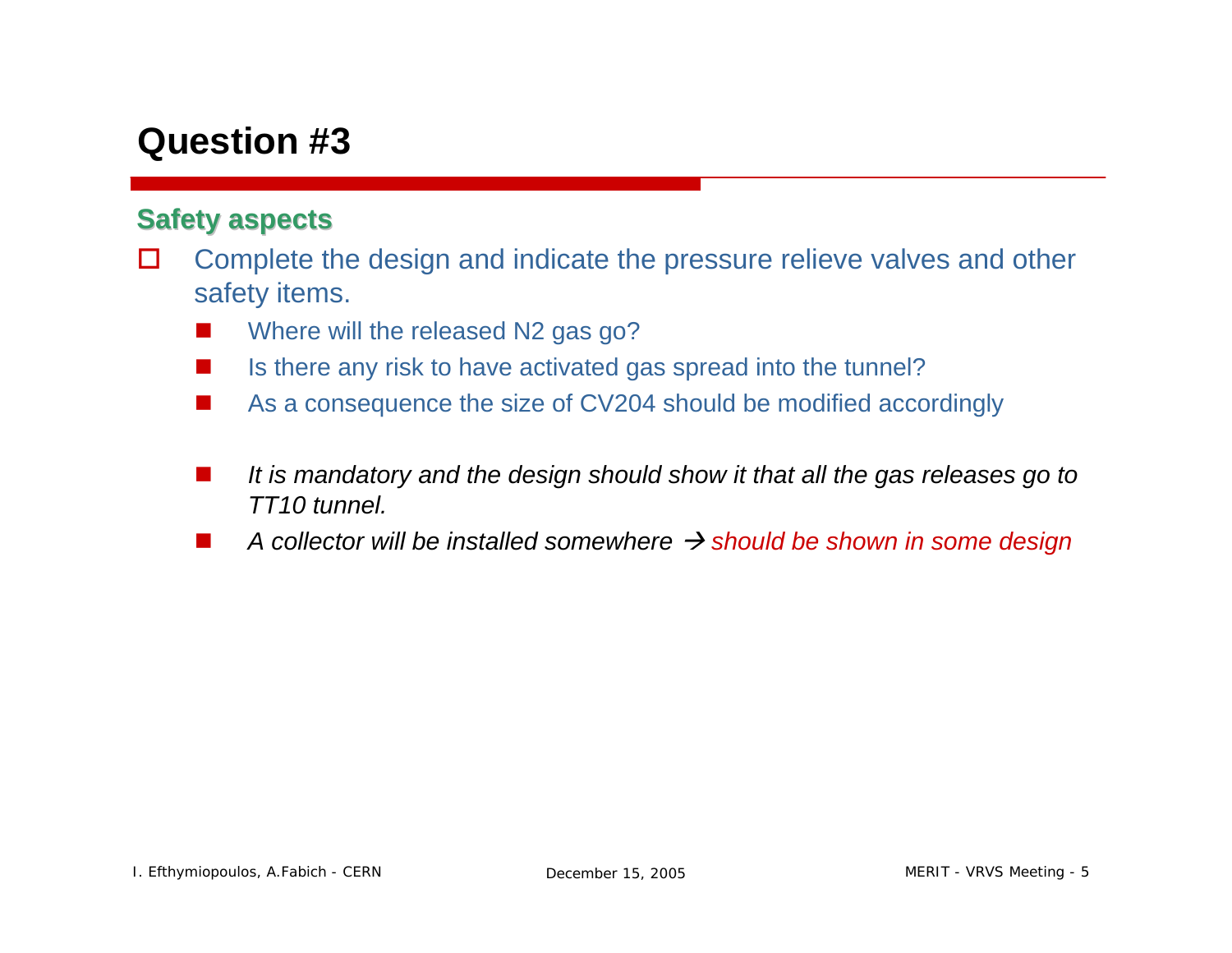#### **Pressure issues Pressure issues**

- $\Box$  What will be the estimated supply pressure from the 6000L dewar source to the phase separator/valve box?
- $\Box$  Why is important to design for 20 bar when we may not exceed the 10 bar pressure?
	- **START**  *It is mandatory from the CERN standards for pressure vessels in underground areas*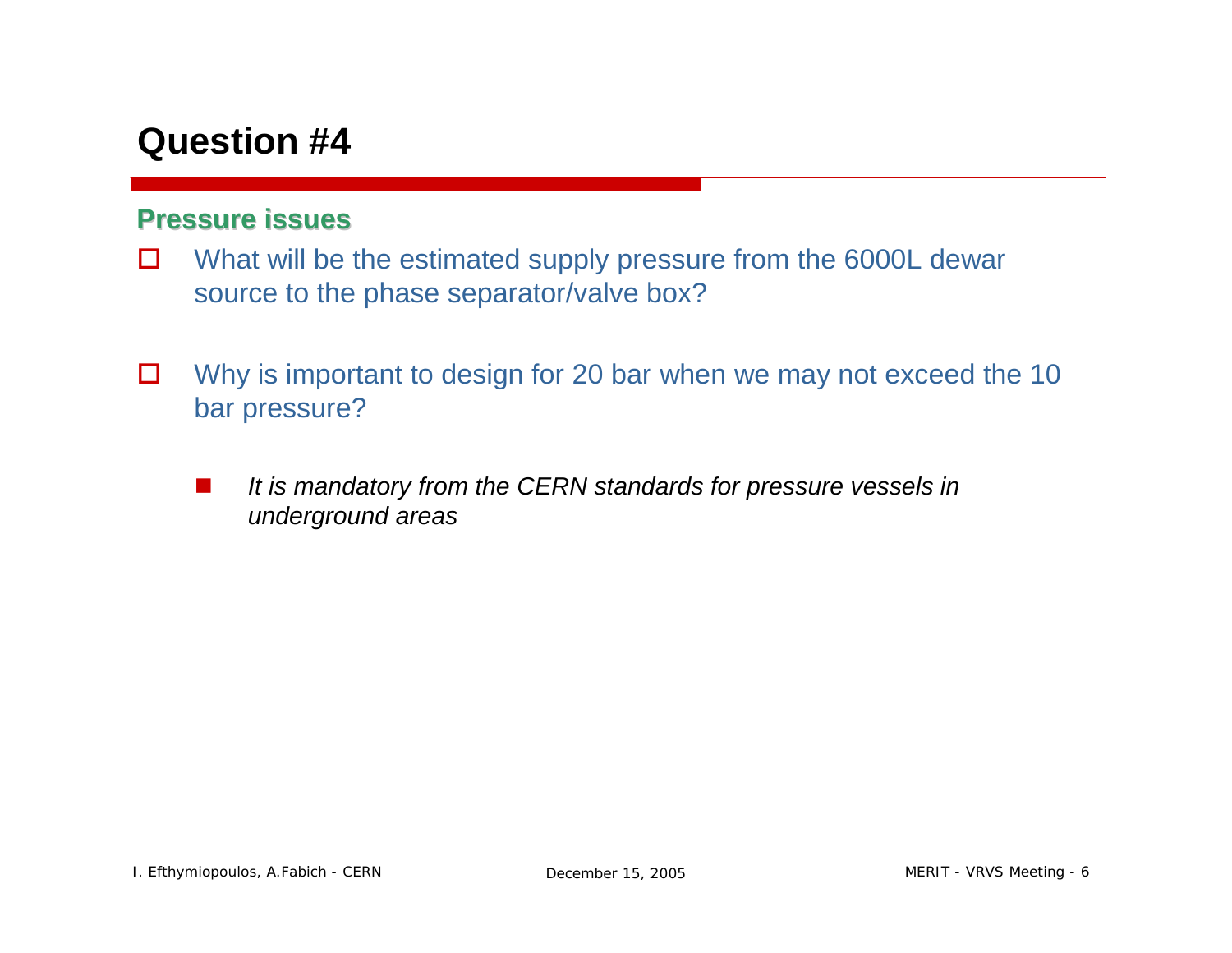#### **Detailed design Detailed design**

- $\Box$  Need to define all the engineering aspects for the system such as dimensions, physical space, weight limitations, interconnections, etc.
- $\Box$  Define the safety and other standards the system must meet.
	- **The Contract of the Contract of the Contract of the Contract of the Contract of the Contract of the Contract o**  *All these, and others, will be part of the specifications document that is currently under completion.*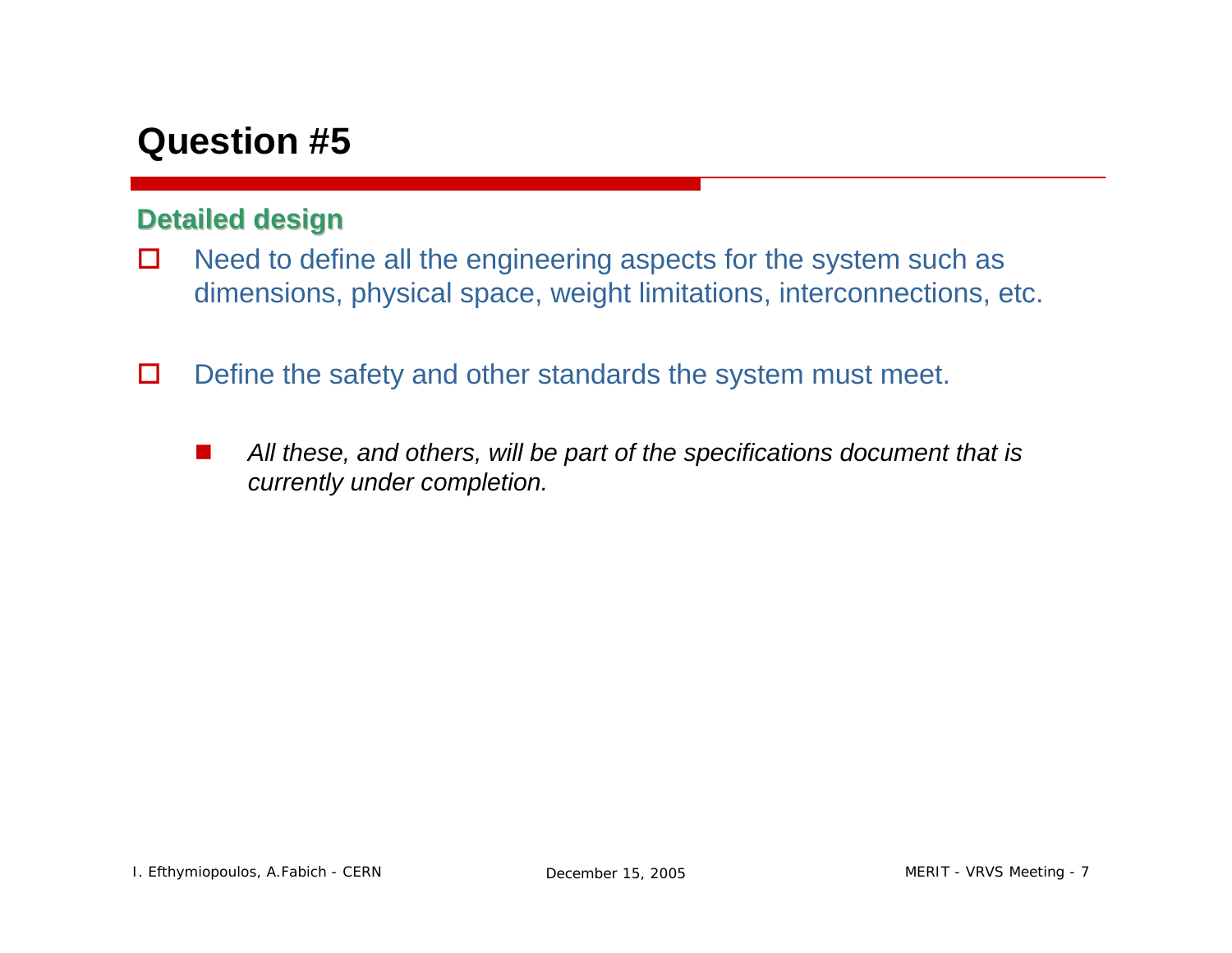## **A Possible Roadmap**

#### **Target date:**

- $\Box$  Installation of the system underground in **November 2006**
	- a a s The magnet arrives from US
	- ш The cryogenics system is lowered down from bat.180
- $\Box$  Count backwards:
	- $\overline{\phantom{a}}$ 2 month setting up and testing at the surface with dummy load (bat.180)
	- m. 5 months production of CVB

Milestone to place the contract to the company: **March 2006**

#### **Today**:

 $\Box$  Address the remaining open issues in the design; go ahead and complete the specs. *Action: Friedrich Haug*

Milestone to have the specs ready: **January 16, 2006**